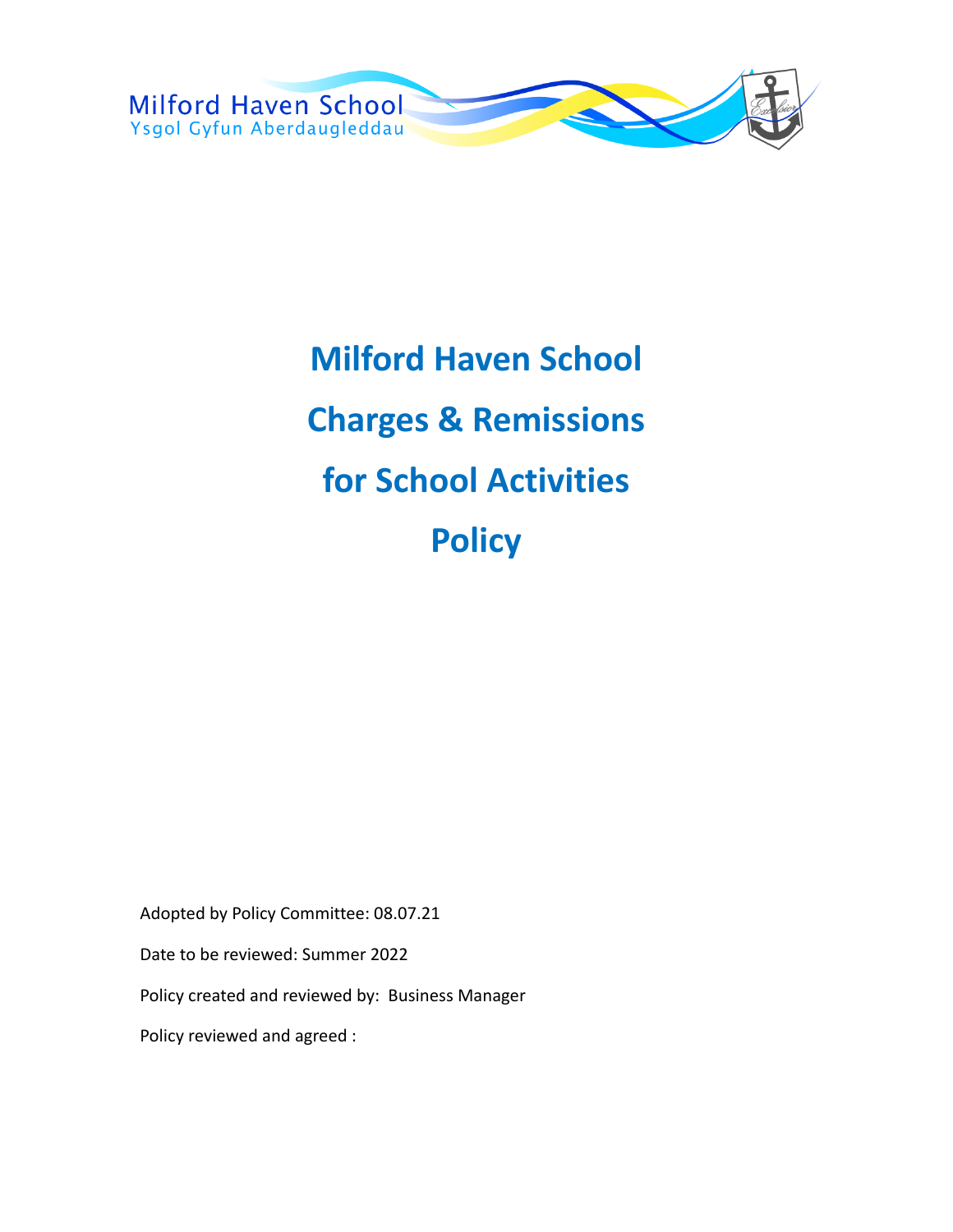# **Milford Haven School**

# **Policy on Charging for School Activities**

# **1. Introduction**

Section 449 - 462 of the Education Act 1996 requires the Governing Body of any maintained school to adopt a policy on charging and remission arrangements for school activities.

This policy has been adopted by the Governing Body of Milford Haven School and is reviewed annually.

The principal circumstances in which charging is permissible under the Education Act 1996 are given below.

# **2. School Trips**

**Non-Residential** – No charge will be levied in respect of school trips that take place during school hours and are a necessary part of the curriculum.

#### **Residential**

For a residential activity taking place largely during school time, or which meets the requirements of the syllabus for a public examination, or is to do with the national curriculum or religious education, there will be no charges for the education or the cost of travel. However, a charge may be made for board and lodging. (Except for pupils whose parents are in receipt of any of the benefits listed in Section 10 Remissions).

**Residental (Non-essential)** – For residential trips which are not essential to the National Curriculum, statutory RE or in preparation for prescribed examinations charges may be made for the full cost of the trip or for board and lodging only (see below).

*(A trip counts as falling within school time if the number of school sessions missed by the pupils amounts to half or more of the number of half-days taken up by the activity.*

*Each school day is normally divided into two sessions and each 24-hour period is divided into two half-days beginning at noon and at midnight). On this basis:*

● *a term time trip from noon on Wednesday to 9pm on Sunday would last for nine half-days, including five school sessions, and would count as taking place in school time.*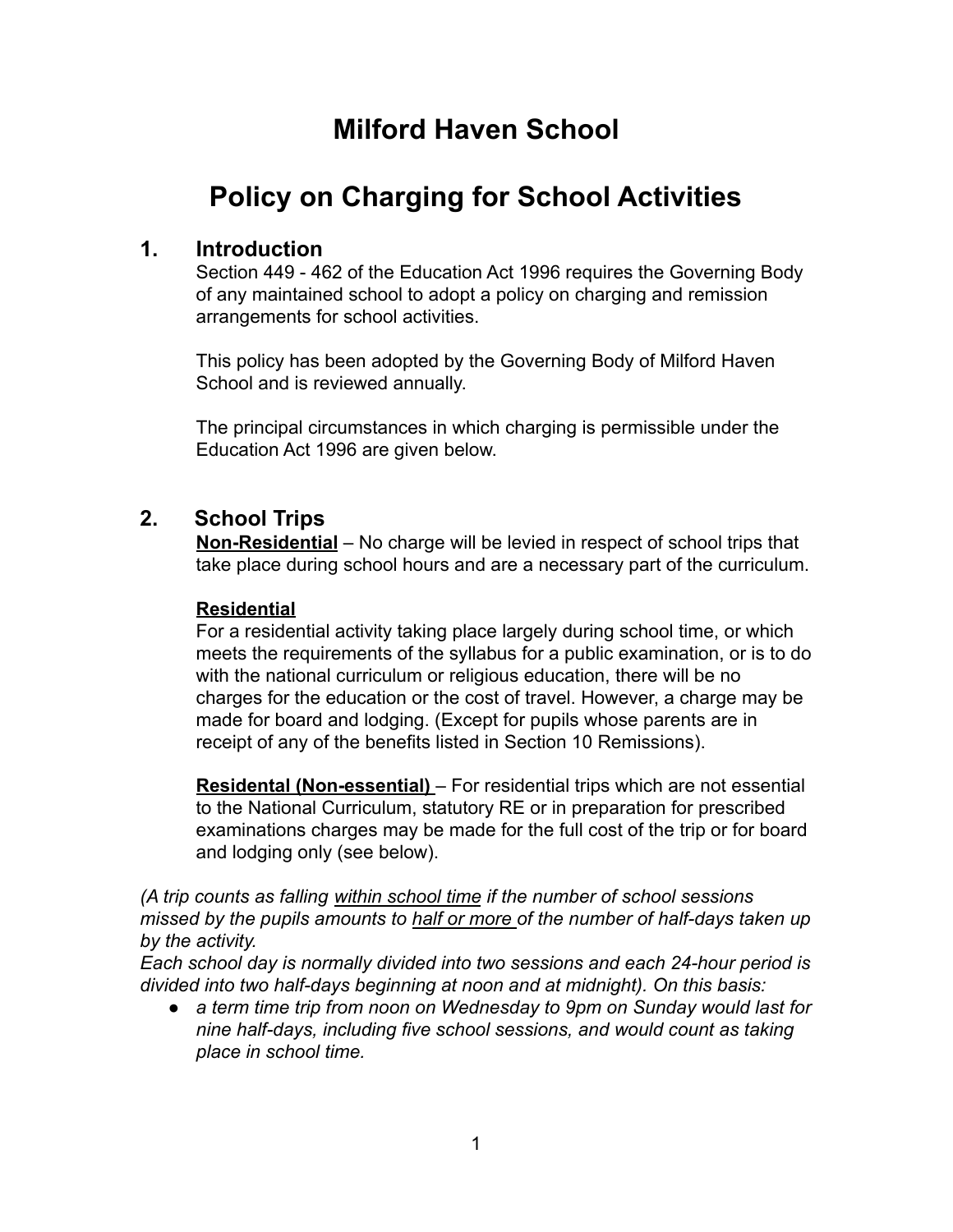● *a trip from noon on Thursday to 9pm on Sunday would count as seven half-days, including three school sessions, and would be counted as taking place outside school time).*

#### **3. Examinations**

The Governing Body has adopted a separate Exams Policy - please refer to this.

# **4. Finished Materials**

Where a pupil or parent wishes to retain items produced as a result of art, craft and design, or design and technology, a charge may be levied for the cost of the materials used.

#### **5. Music Tuition**

The governing body reserves the right to charge for vocal or instrumental tuition provided either individually, or to groups of any size, provided that the tuition is provided at the request of the pupil's parent. Charges may not exceed the cost of the provision, including the cost of the staff who provide the tuition.

# **6. Activities Outside School Hours**

No charge will be made for activities outside school hours that are part of the national curriculum or religious education, or that form an essential part of the syllabus for an accredited qualification.

If a pupil is prepared outside school hours for an examination that is not set out in regulations, a charge will be levied for tuition and other costs.

For all other activities outside school hours, the governing body reserves the right to charge up to the cost of the activity.

# **7. Damage / Loss to Property**

The governing body reserves the right to levy a charge in respect of wilful damage, neglect or loss of school property and/or third party property (including premises, furniture, equipment, books or materials), the charge to be the cost of replacement or repair, or such lower cost as the Headteacher may decide. Please also refer to the Damage to School Property policy (July 2019).

# **8. Voluntary Contributions**

Where the school cannot levy charges, and it is not possible to make these additional activities within the resources ordinarily available to the school, the school may request or invite parents to make a contribution